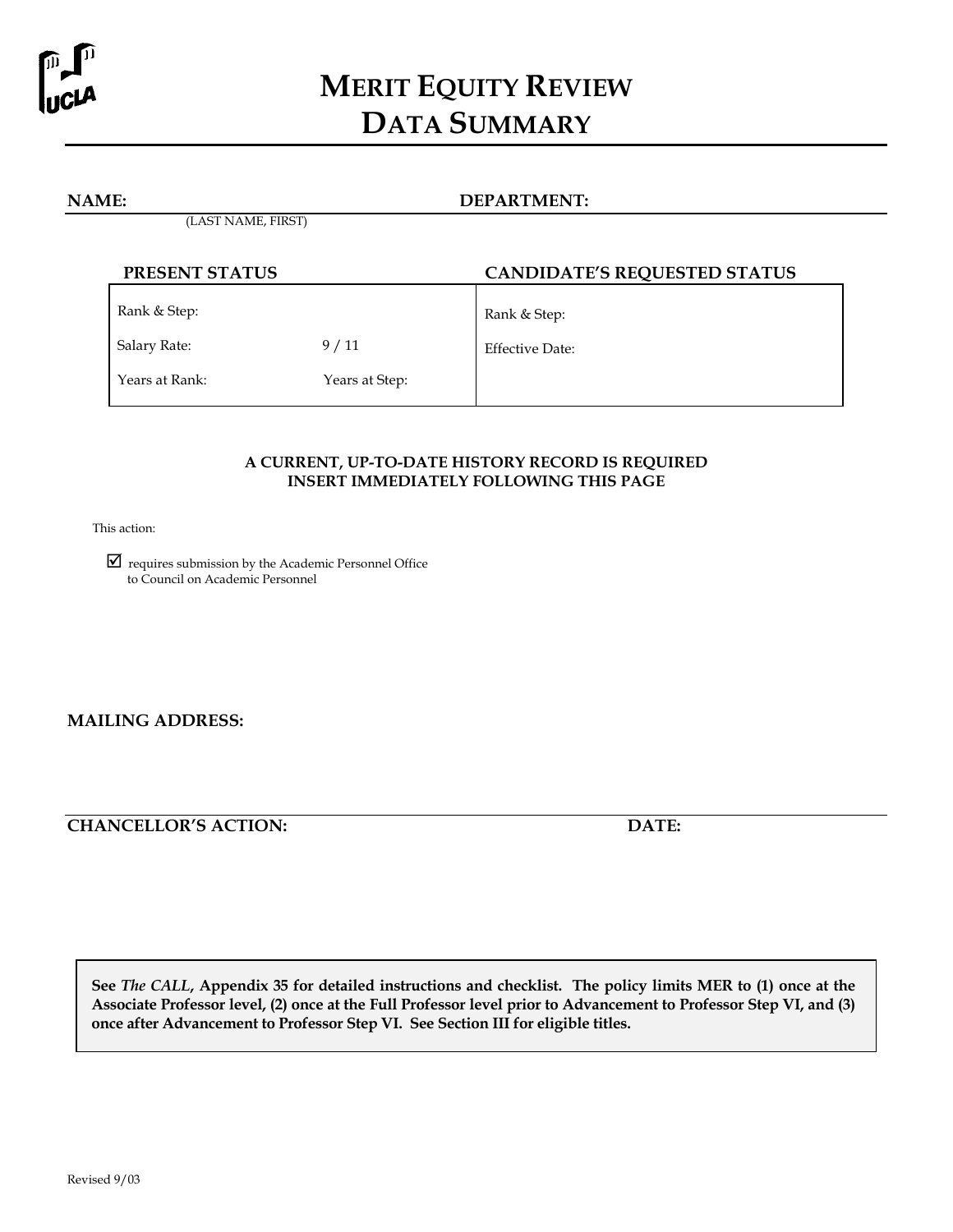# **CERTIFICATION OF COMPLIANCE WITH BYLAW 55**

(Please make all entries in the columns to the right)

| <b>Report of Vote</b>                                                                                                | Primary Department: | Secondary Department: |
|----------------------------------------------------------------------------------------------------------------------|---------------------|-----------------------|
| Indicate class of eligible<br>voters under approved<br>departmental procedures<br>for implementation of<br>Bylaw 55. |                     |                       |
| Examples:<br>elected committee<br>tenure staff<br>entire staff, etc.                                                 |                     |                       |
| Number eligible<br>to vote                                                                                           |                     |                       |

Motion voted upon and proposed effective date

| $\begin{tabular}{c} Aye \end{tabular}$ |  |
|----------------------------------------|--|
|                                        |  |
| Abstain                                |  |
| Absent                                 |  |
| Other (Explain) _____                  |  |
|                                        |  |
|                                        |  |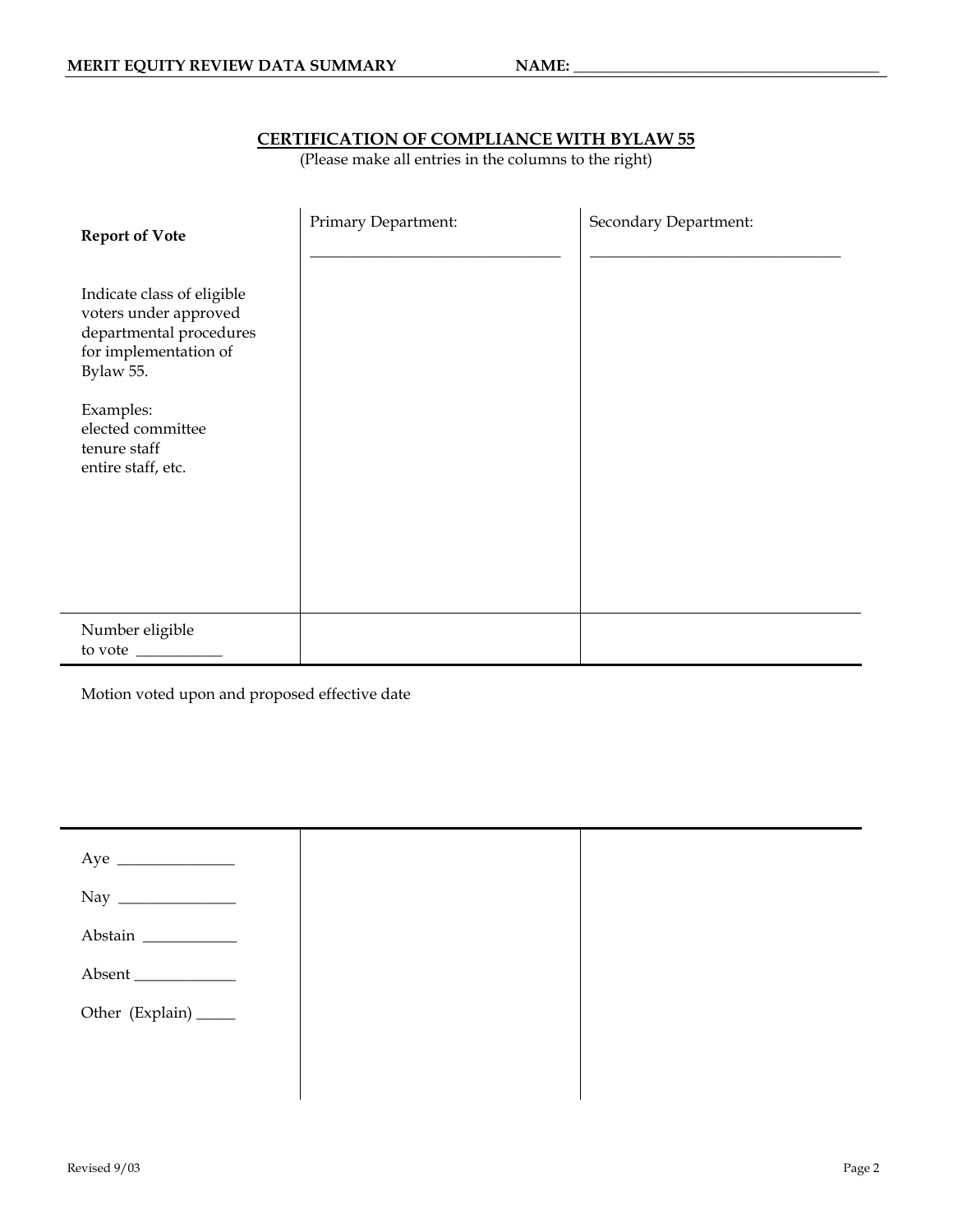#### **TEACHING RECORD**

COURSE PROGRAM CARRIED BY CANDIDATE DURING THE FALL AND WINTER OF CURRENT ACADEMIC YEAR AND THE PREVIOUS FIVE YEARS.

| Other Faculty<br>Participants <sup>(3)</sup> |
|----------------------------------------------|
|                                              |
|                                              |
|                                              |
|                                              |
|                                              |
|                                              |
|                                              |
|                                              |
|                                              |
|                                              |
|                                              |
|                                              |
|                                              |
|                                              |
|                                              |
|                                              |
|                                              |
|                                              |
|                                              |
|                                              |
|                                              |
|                                              |
|                                              |

- (1) If no undergraduate course is listed, please append statement of rationale for assignment of courses made to the candidate for the indicated period.
- (2) Required for a major or to fulfill a lower division requirement.
- (3) If other faculty participated, please append statement describing character and extent of candidate's participation.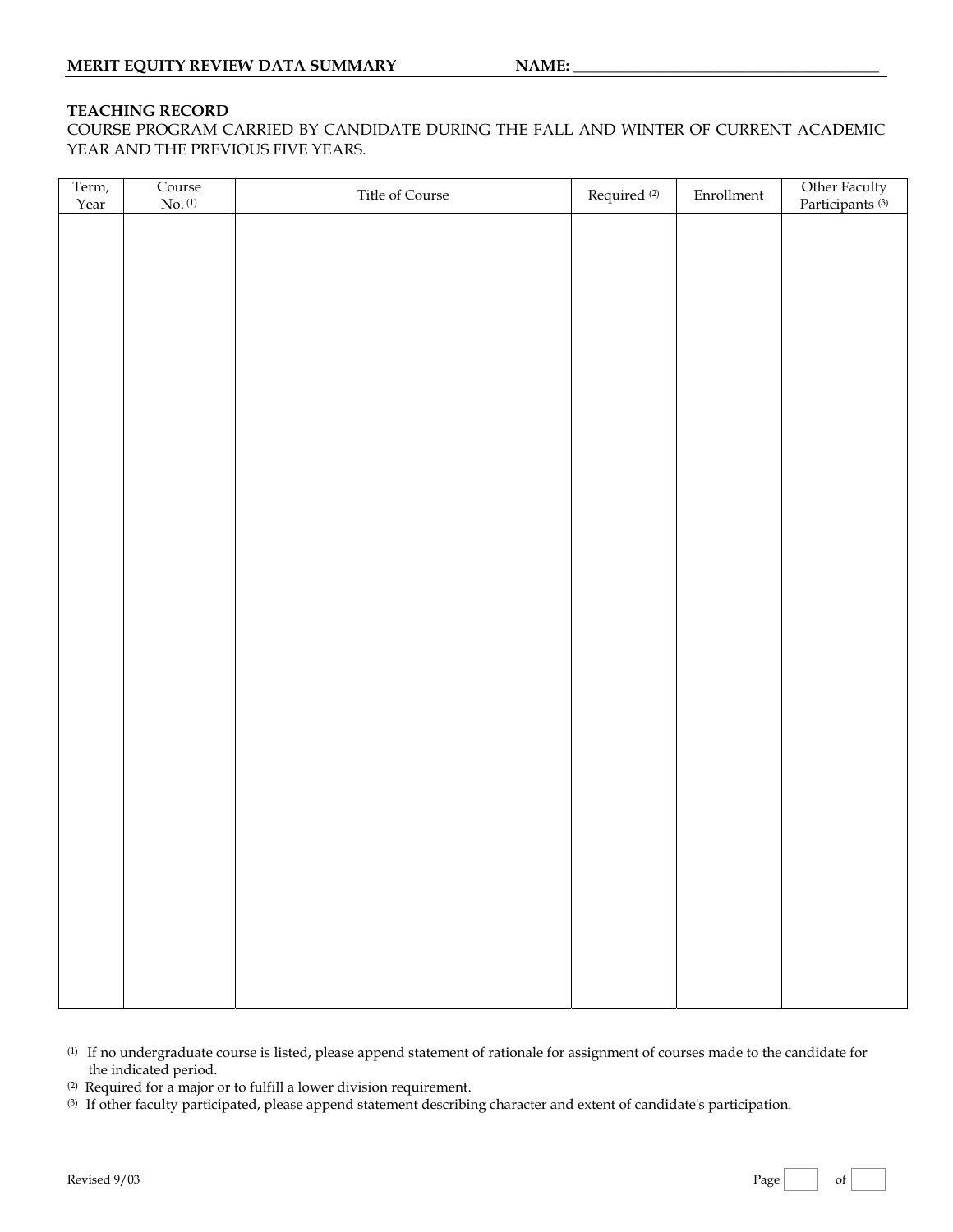# **OTHER TEACHING ACTIVITIES:**

# **GRADUATES WHO HAVE COMPLETED Ph.D. (OR OTHER TERMINAL ADVANCED DEGREE) AT UC DURING THE PERIOD SINCE THE LAST REVIEW UNDER THE PRINCIPAL SUPERVISON OF FACULTY MEMBER (THAT IS, FACULTY MEMBER WAS CHAIR OF DOCTORAL COMMITTEE):**

A) NUMBER: \_\_\_\_\_\_\_\_\_

# B) CURRENT STATUS OF THESE DEGREE HOLDERS (IF KNOWN):

| Name | Year Ph.D. Granted | <b>Institutional Affiliation</b> | Title |
|------|--------------------|----------------------------------|-------|
|      |                    |                                  |       |
|      |                    |                                  |       |
|      |                    |                                  |       |
|      |                    |                                  |       |
|      |                    |                                  |       |
|      |                    |                                  |       |
|      |                    |                                  |       |

#### **GRADUATES ADVANCED TO CANDIDACY FOR THE Ph.D. (OR CANDIDATES FOR OTHER TERMINAL ADVANCED DEGREES) WORKING UNDER THE PRINCIPAL SUPERVISION OF FACULTY MEMBER (THAT IS, FACULTY MEMBER IS CHAIR OF DOCTORAL COMMITTEE):**

| Name | Year Advanced to<br>Candidacy |
|------|-------------------------------|
|      |                               |
|      |                               |
|      |                               |
|      |                               |
|      |                               |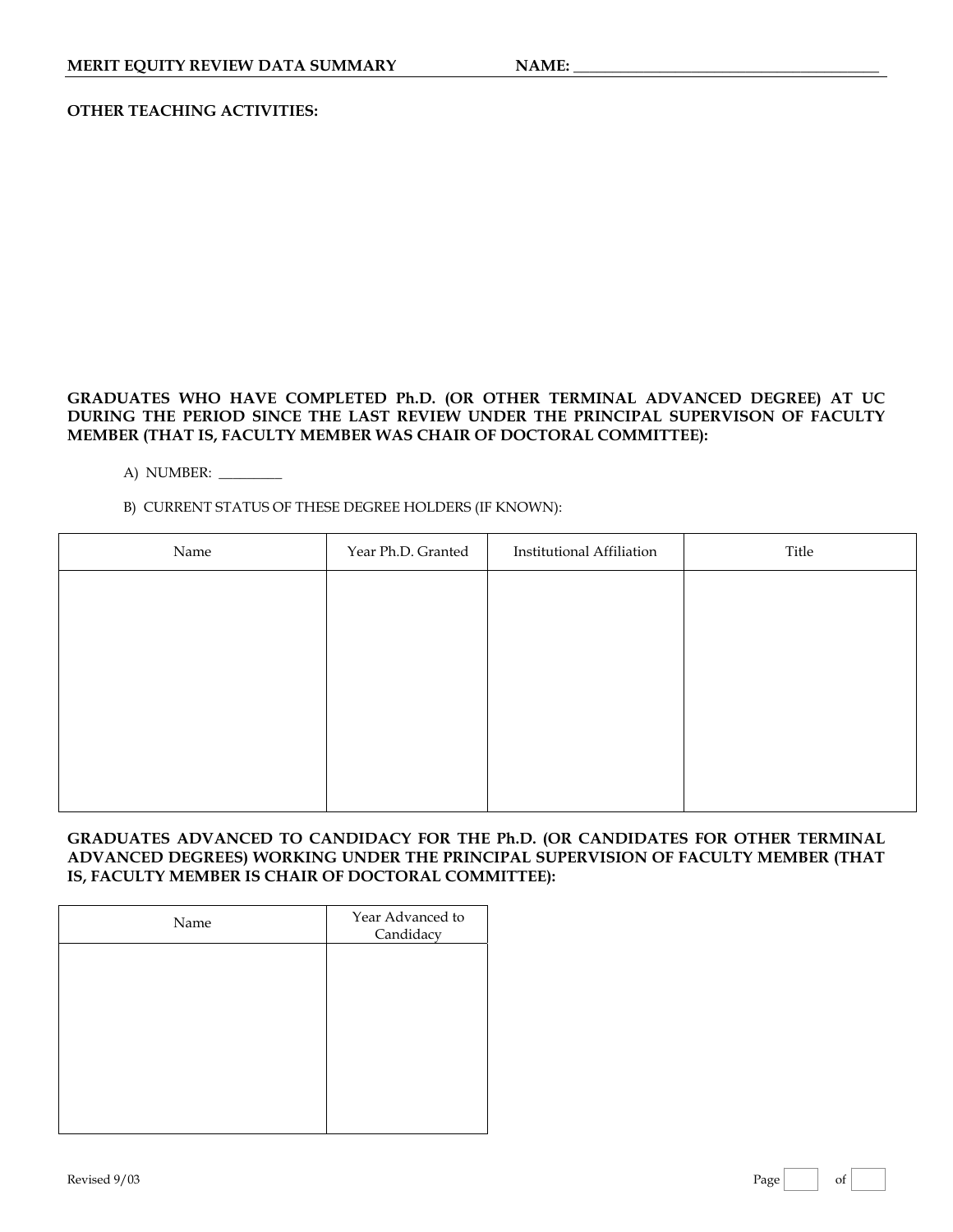#### **PROVIDE INFORMATION REGARDING SERVICE AND PROFESSIONAL ACTIVITY AS INDICATED BELOW:**

| Merit to Associate Professor II, III             | Since last review                        |
|--------------------------------------------------|------------------------------------------|
| Promotion to Professor I                         | Since last advancement in rank           |
| Merit to Professor II, III, IV, V, VII, VIII, IX | Since last review                        |
| Professor VI and Above-Scale                     | Entire career                            |
| Further Advancement in Above-Scale status        | Since initial advancement to Above-Scale |

—Information should include Fall of current academic year—

## **INFORMATION REGARDING SERVICE AND PROFESSIONAL ACTIVITY FOR THE RELEVANT PERIOD. FOR ALL PROFESSORIAL SERIES.**

#### **UNIVERSITY COMMITTEE SERVICE**

(1) Service on Academic Senate Committees: Committee Period of Service

(2) Other Committee Service: Committee **Period** of Service

**COMMUNITY SERVICE ACTIVITIES** (e.g. providing service related to the improvement of elementary and secondary education)

DescriptionDate(s)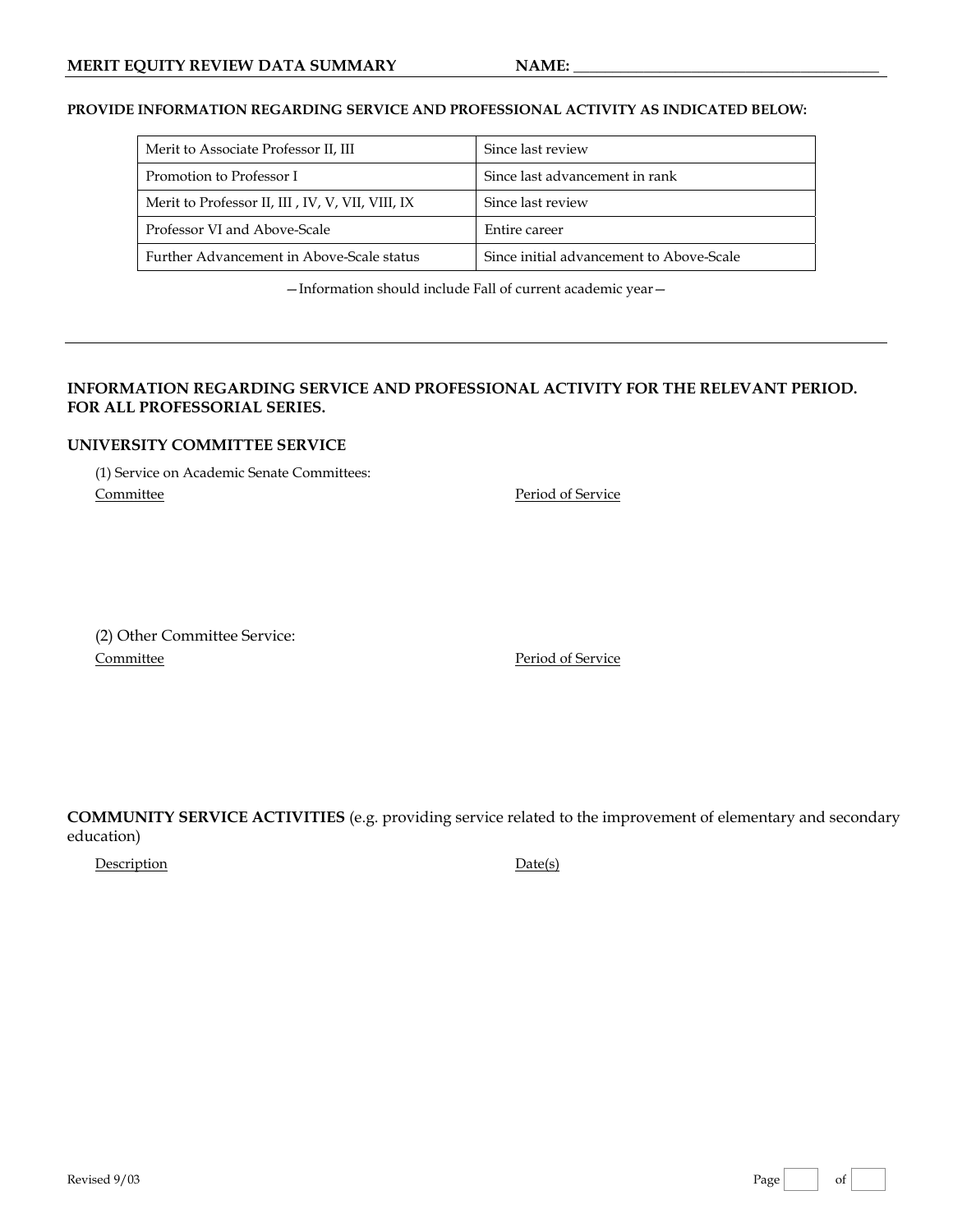# **MERIT EQUITY REVIEW DATA SUMMARY NAME:**

# **HONORS AND SPECIAL RECOGNITION RECEIVED**

# Description **Date(s)**

# **FELLOWSHIP AND RESEARCH GRANTS RECEIVED**

| Agency & Number<br>Title PI or co-PI<br>(name PI if you are not) | % effort | Duration of Grant | Direct costs<br>(your component only,<br>if multiple co-PIs) |
|------------------------------------------------------------------|----------|-------------------|--------------------------------------------------------------|
|                                                                  |          |                   |                                                              |
|                                                                  |          |                   |                                                              |

## **PROFESSIONAL ACTIVITIES DURING THE RELEVANT PERIOD**

**ACTIVITIES IN SCHOLARLY AND PROFESSIONAL SOCIETIES** (e.g., serving as a committee member or as an officer of a scholarly or professional organization, or providing professional services to such organizations)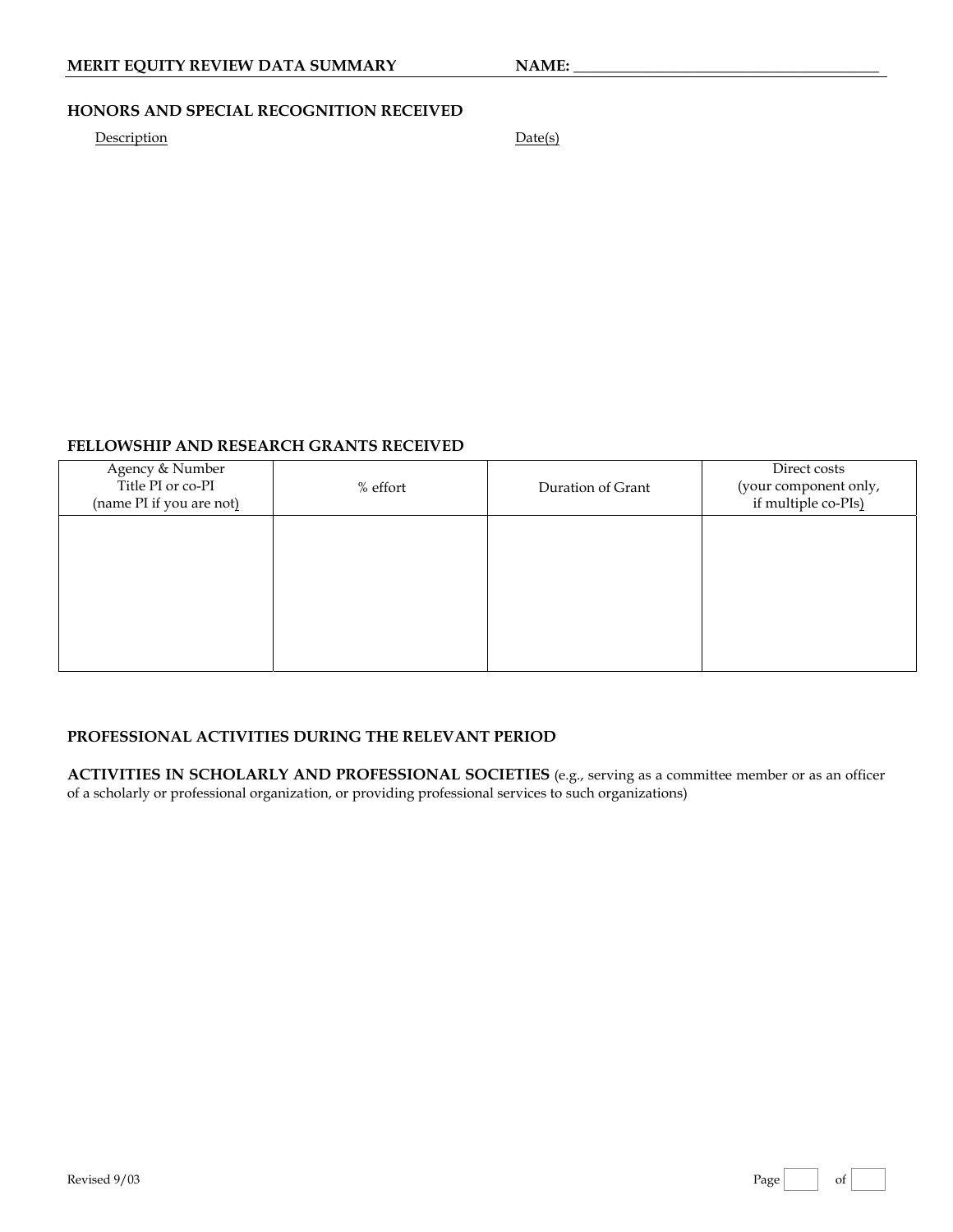**EDITORIAL SERVICES TO SCHOLARLY PUBLICATIONS** (e.g., serving as a reviewer or editor)

**CONSULTING ACTIVITIES** (e.g., providing professional, managerial, or technical services to individual clients, commercial entities, non-profit organizations and governmental agencies; testifying as an expert in legislative, administrative, and judicial proceedings)

**OTHER PROFESSIONAL ACTIVITIES** (e.g., practicing a profession on a part-time basis; presenting invited lectures or papers; participating in or accepting a commission for a musical, dramatic, dance, or other artistic activity, performance, or event)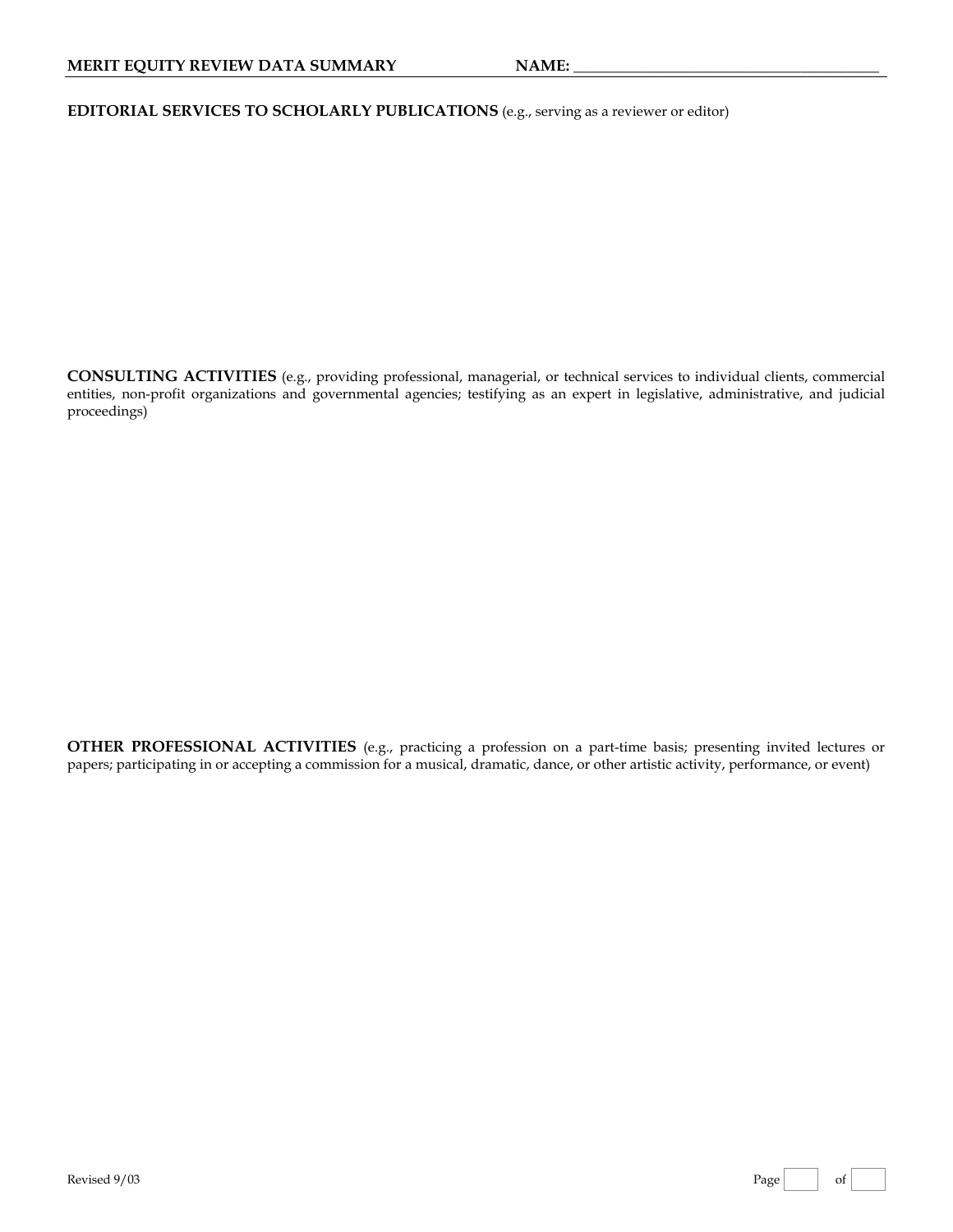#### **GUIDE TO BIBLIOGRAPHY PREPARATION**

**Complete bibliographies indicating prior submissions:** If a current published item was listed in an earlier submission as "in preparation" or "in press," it should be so indicated.

**Categorized Bibliographies:** Entries should be identified by categories, such as: Books, Monographs, Published Research Papers, Published Articles, Abstracts, and Book Reviews. Since categories will vary among the disciplines, departments may wish to adopt their own categories. (The Council on Academic Personnel recommends departments consider providing bibliographic items by category. See example #2 below.)

#### Example #1

Smith, R., Jones, H., and Jackson, K., "A Study of the Perodian Process," J. Chem. Phys., 14:325-30 (1984) (RESEARCH PAPER)

Example #2

#### **RESEARCH PAPERS**

Smith, R., Jones, H., and Jackson, K., "A Study of the Perodian Process," J. Chem. Phys., 14:325-30 (1984)

**BOOKS** 

l l

**Page Numbers:** Both first and last page should be cited.

**Edited Works:** In instances where editors contribute various writings such as introductions, summaries, chapters, etc. to the works they edit, a description of such writings, including page numbers should be included as part of the citation of each edited work.

**Joint Authorship:** The author's names should be listed as they appear on the publications.

**Note**: All publications added since the last review should be bracketed in the left margin.

# **DO NOT INCLUDE THIS PAGE IN THE DATA SUMMARY**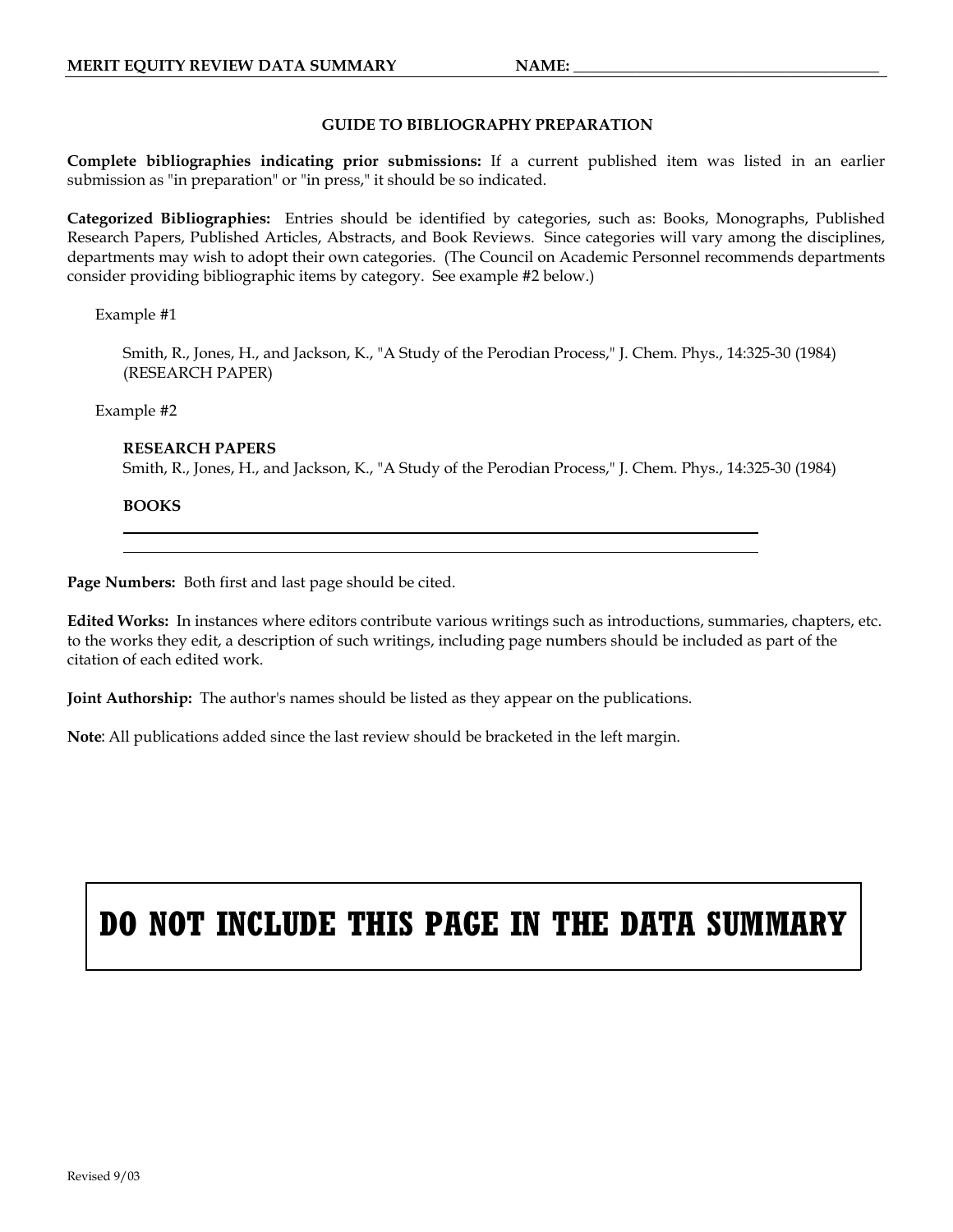# **CANDIDATE'S CERTIFICATION AND INVENTORY OF ADDED MATERIALS** *PRIOR* **TO DETERMINATION OF DEPARTMENTAL RECOMMENDATION**

Under Section 220-80-c of the Academic Personnel Manual:

- I) I was informed of the impending review for this personnel action and of the review process (through access to APM Sections 210-1 and 220).
- II) I was provided the opportunity to ask questions, supply information and evidence, make any desired additions, and, if relevant in this personnel action, suggest names for solicitation of letters of evaluation, and to provide, in writing, names of persons (within and outside UCLA), who in my view, may not provide objective evaluations. (If such information provided, list names below)
- III) With respect to your interdisciplinary work, as provided for in The UCLA CALL, III. Professorial Series IV.C.9, and Appendix 37, you have the right to:

**(1)** describe, in your self-statement, your interdisciplinary work in detail; **(2)** identify persons, both extramural and intramural, qualified to evaluate it; and **(3)** designate, below, UC interdisciplinary entities (e.g. organized research units, research centers, interdisciplinary degree programs, interdepartmental programs, centers for interdisciplinary instruction, etc., as well as the other department in a joint or split appointment) with which you have been affiliated and whose input you expect your Chair (or Director) to solicit in this personnel action:

\_\_\_\_\_\_\_\_\_\_\_\_\_\_\_\_\_\_\_\_\_\_\_\_\_\_\_\_\_\_\_\_\_\_\_\_\_\_\_\_\_\_\_\_(insert name of Department, interdisciplinary entity, etc.).

Under Section 220-80-d of the Academic Personnel Manual:

- I) I inspected the data set forth on pages 3-6 and the bibliography. My initials *following* the entries on those pages indicate my concurrence in the completeness and accuracy of the data. (Any items corrected by me or added at my request are inventoried below)
- II) I had the opportunity to receive redacted copies of the confidential documents in this file.
- III) I had the opportunity to provide a written statement for inclusion in this file in response to or commenting upon material in the file. (If such a statement was provided, it is listed below)

Name

**Date Date** 

Items I have corrected and items and statements I have added: